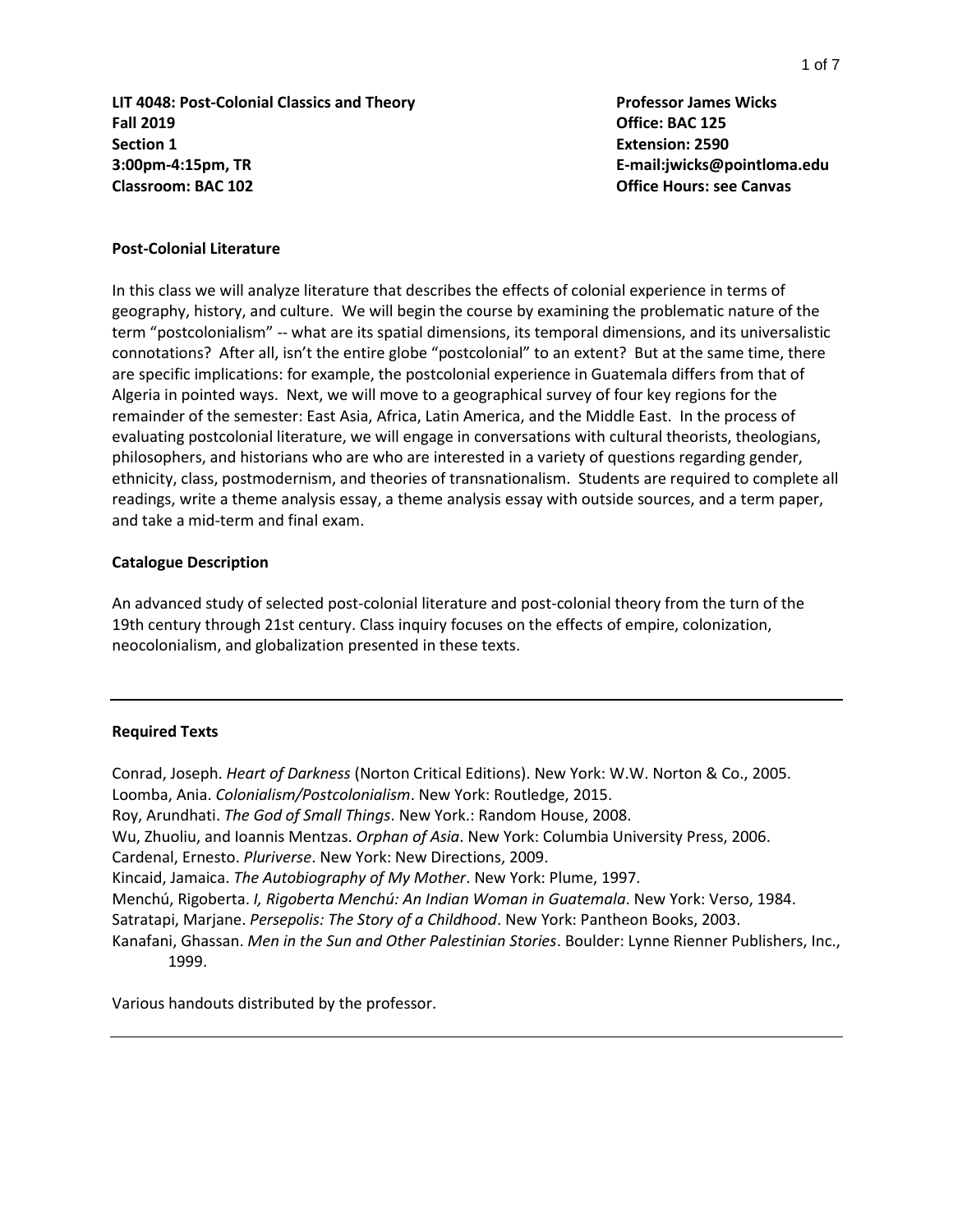### **Course Learning Outcomes**

### *Students will be able to:*

- 1. Closely read (comprehension, analysis) and critically analyze (analysis) texts in their original languages and/or in translation.
- 2. Recall (knowledge), identify (knowledge), and use (application) fundamental concepts of literary study to read and discuss texts
	- a. Standard literary terminology
	- b. Modes/genres of literature
	- c. Elements of literary genres
	- d. Literary periods (dates, writers, characteristics, and important developments)
	- e. Contemporary critical approaches
	- f. Extra-literary research
- 3. Analyze (analysis) the social, cultural, ethnic, gendered, and/or historical contexts of the works and their authors, and connect (synthesis, evaluation) the texts with their own lives.
- 4. Create (synthesis, evaluation) detailed and informed textual analysis of literary works employing secondary sources and applying concepts of literary study and literary theory.

## **PLNU Mission: To Teach ~ To Shape ~ To Send**

Point Loma Nazarene University exists to provide higher education in a vital Christian community where minds are engaged and challenged, character is modeled and formed, and service becomes an expression of faith. Being of Wesleyan heritage, we aspire to be a learning community where grace is foundational, truth is pursued, and holiness is a way of life.

## **Course Policies and Requirements**

**Attendance:** *Attendance is required. Missing class for other than medical emergencies or excused absences will affect your grade, as per the University Catalog.* Regular and punctual attendance at all classes is considered essential to optimum academic achievement. If the student is absent from more than 10 percent of class meetings, the faculty member has the option of filing a written report which may result in de-enrollment. If the absences exceed 20 percent, the student may be de-enrolled without notice. If the date of de-enrollment is past the last date to withdraw from a class, the student will be assigned a grade of W or WF consistent with university policy in the grading section of the catalog. See current Academic Policies in the academic catalog.

**Class Preparation:** All assignments must be completed prior to the assigned due date and time. Some assignments will be discussed in class while others will be completed individually but not discussed.

**Class Participation:** *Regular* contributions to class discussion are expected, including but not restricted to discussions of weekly readings, related experiential exercises, and open dialogue. Despite the size of the class, I want everyone to feel compelled to share their thoughts on assigned readings. Enthusiastic and responsible participation in assigned group projects (in-class and outside of class) is expected of all.

**Late Paper Policy:** Be sure to hand in your assignment on time, or make a prior arrangement to submit the assignment before the assigned due date. Otherwise, a late submission will be penalized by one letter grade if handed in after the due date and time, and by an additional letter grade for each day late following the assignment due date. Unless pre-arranged, assignments more than a week late will not be graded. Note: reading notes may not be submitted late. Late reading notes will receive a "0."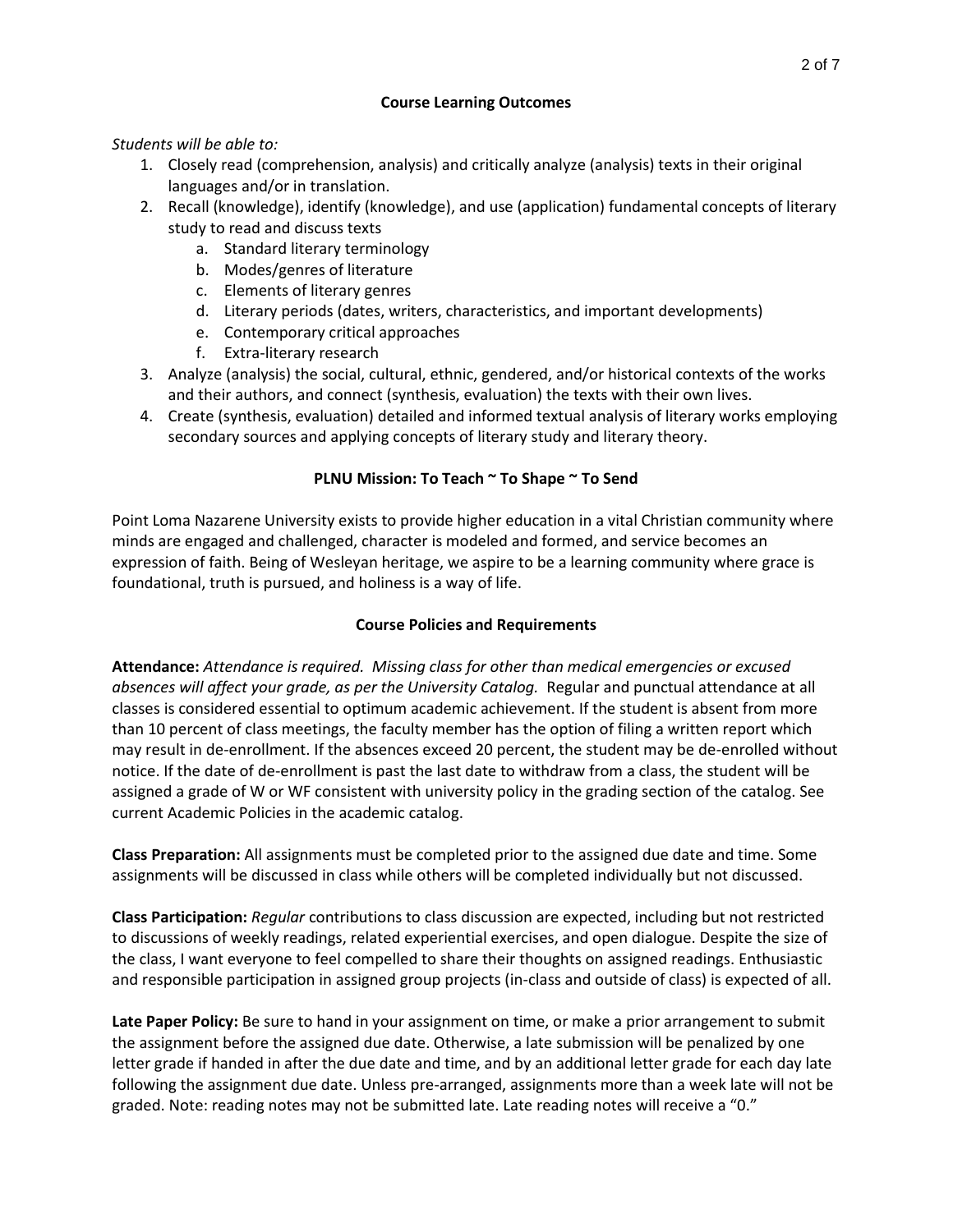**E-Mail:** Please use e-mail for simple, logistical questions or clarifications. Write: "LIT 448" in the subject line. Allow 24 hours/ 1 business day for a reply.

**Smart phones and laptops:** may be used for classroom related activities only.

**Public Discourse:** Much of the work we will do in this class is cooperative, by nature of the class discussions and general feedback given to written work and/projects; thus you should think of all your writing and speaking for and in class as public, not private, discourse. By continuing in this class, you acknowledge that your work will be viewed by others in the class.

**Inclusive Language:** *Because the Literature, Journalism, and Modern Language department recognizes the power of language, all public language used in this course, including written and spoken discourse, will be inclusive. This standard is outlined by all major academic style guides, including MLA, APA, and Chicago, and is the norm in university-level work.* These academic style guides provide background information and good examples of how to maintain non-sexist language use in your writing.

**PLNU Academic Honesty Policy**: Students should demonstrate academic honesty by doing original work and by giving appropriate credit to the ideas of others. Academic dishonesty is the act of presenting information, ideas, and/or concepts as one's own when in reality they are the results of another person's creativity and effort. A faculty member who believes a situation involving academic dishonesty has been detected may assign a failing grade for that assignment or examination, or, depending on the seriousness of the offense, for the course. Faculty should follow and students may appeal using the procedure in the university Catalog. See [Academic Policies](http://catalog.pointloma.edu/content.php?catoid=18&navoid=1278) for definitions of kinds of academic dishonesty and for further policy information.

**PLNU Academic Accommodations Policy:** While all students are expected to meet the minimum standards for completion of this course as established by the instructor, students with disabilities may require academic adjustments, modifications or auxiliary aids/services. At Point Loma Nazarene University (PLNU), these students are requested to register with the Disability Resource Center (DRC), located in the Bond Academic Center. [\(DRC@pointloma.edu](mailto:DRC@pointloma.edu) or 619-849-2486). The DRC's policies and procedures for assisting such students in the development of an appropriate academic adjustment plan (AP) allows PLNU to comply with Section 504 of the Rehabilitation Act and the Americans with Disabilities Act. Section 504 (a) prohibits discrimination against students with special needs and guarantees all qualified students equal access to and benefits of PLNU programs and activities. After the student files the required documentation, the DRC, in conjunction with the student, will develop an AP to meet that student's specific learning needs. The DRC will thereafter email the student's AP to all faculty who teach courses in which the student is enrolled each semester. The AP must be implemented in all such courses.

If students do not wish to avail themselves of some or all of the elements of their AP in a particular course, it is the responsibility of those students to notify their professor in that course. PLNU highly recommends that DRC students speak with their professors during the first two weeks of each semester about the applicability of their AP in that particular course and/or if they do not desire to take advantage of some or all of the elements of their AP in that course.

**Final Examination:** *The published time for the final examination is one of the considerations when enrolling for a course. Students are expected to arrange their personal affairs to fit the examination schedule.* Successful completion of this class requires taking the final examination on its scheduled day. No requests for early examinations or alternative days will be approved.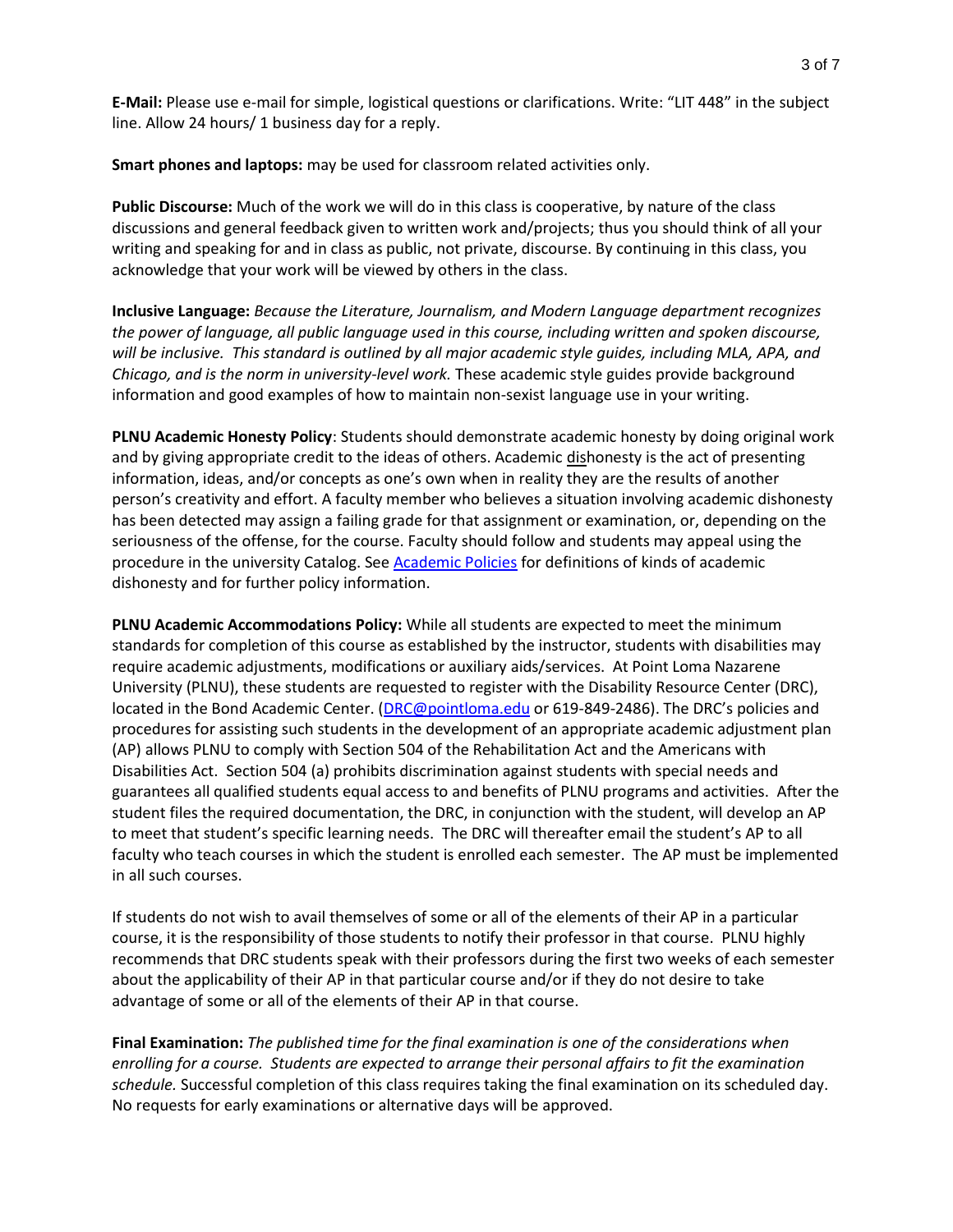**FERPA Policy:** In compliance with federal law, neither PLNU student ID nor social security number should be used in publicly posted grades or returned sets of assignments without student written permission. Also in compliance with FERPA, you will be the only person given information about your progress in this class unless you have designated others to receive it in the "Information Release" section of the student portal. See current Academic Policies in the academic catalog.

**PLNU Copyright Policy:** Point Loma Nazarene University, as a non-profit educational institution, is entitled by law to use materials protected by the US Copyright Act for classroom education. Any use of those materials outside the class may violate the law.

### **Grading Scale**

| 94-100 | А  |
|--------|----|
| 90-93  | А- |
| 88-89  | B+ |
| 83-87  | В  |
| 80-83  | B- |
| 78-79  | C+ |
| 73-77  | C  |
| 70-73  | C- |
| 60-69  | D  |
|        |    |

### **Grading**

20% class participation

5% minimum four (4) tweets each week: two (2) original and two (2) replies: use class # 5% ½ page of reading notes each class period. Late reading notes are not accepted. 5% one (1) author presentation 5% one (1) class discussion paper

- 10% theme analysis video essay 1
- 15% midterm exam
- 20% theme analysis video essay 2
- 10% term paper
- 25% final exam

## **Assignment Descriptions:**

**Paper Format**: Papers must be written in MLA Style. Papers must be stapled, typed and double-spaced. Submit assignments in black ink on 8.5"x11" white paper. Use a non-decorative 12-point font, such as Times New Roman, and use 1" margins. Do not include title pages. Include page numbers. Use the MLA website or a current MLA style guide for style, grammar, format and citation questions.

## **Class Participation**

## **Twitter (described above)**

**Reading Notes** *Objective:* This assignment requires that students take notes while reading our course texts-- our class requires being active readers rather than passive readers. You may write your notes in the form of bullet points or prose. Cutting and pasting the text or outside sources into the document does not count towards the word count requirement.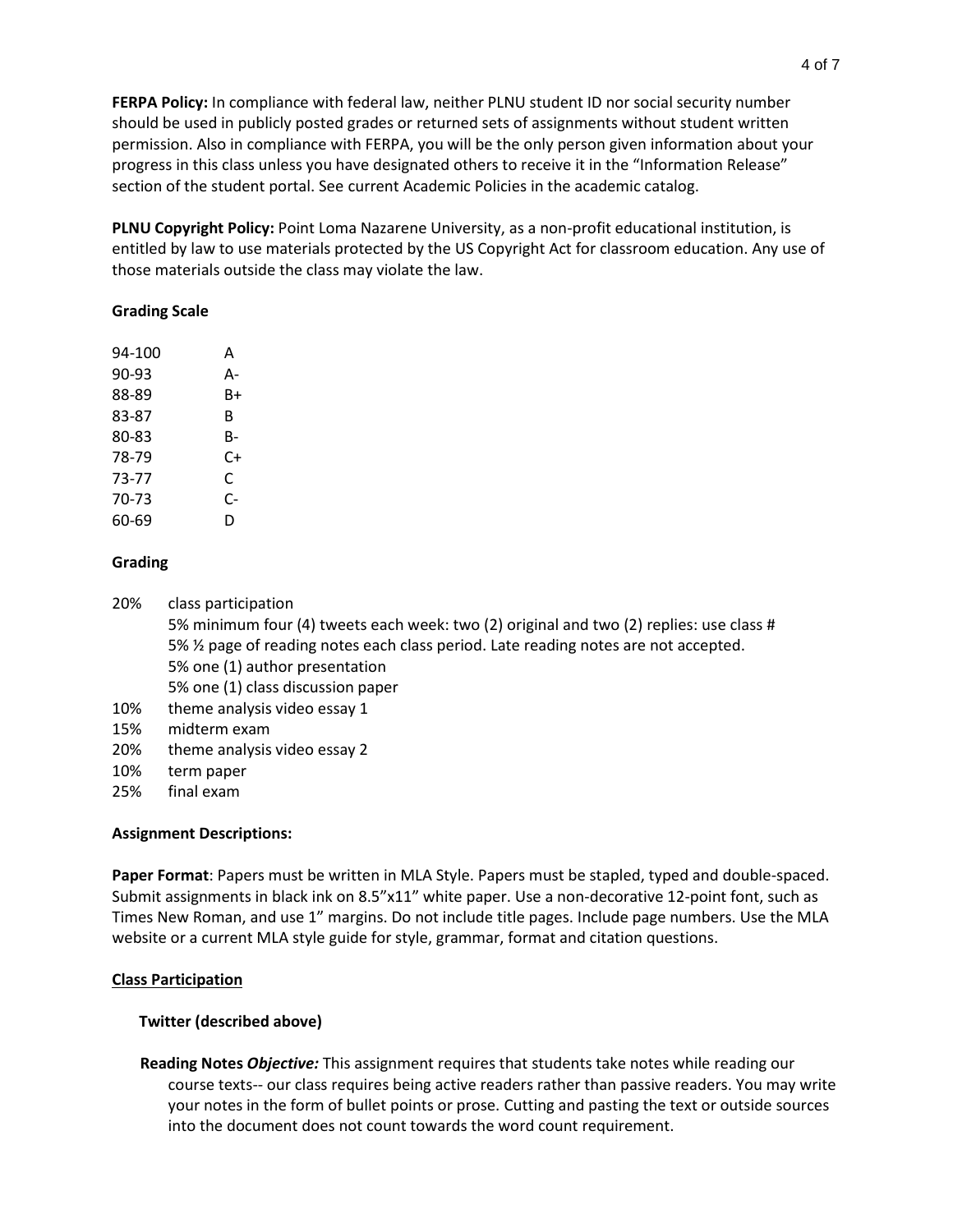*Form:* Length: 1/2 page (minimum 200 words, more if you would like), single-spaced. See template on Canvas (within the "Modules" tab).

1) open attached template; 2) fill out the document by writing  $\frac{1}{2}$  page of your notes on the day's reading assignment; 3) submit the document to Canvas by 2:00pm on the day the notes are due. Late work for reading notes will not be accepted.

Grading: 5: full set of notes including specific examples and personal commentary

4.5: full set of notes including specific examples

4: full set of general notes, key sections and observations omitted

3.5: nearly a full set of notes

0-3: less than ½ page, lacks clear detail

0: notes do not take into account the entire reading assignment

**Author Presentation** *Objective:* Type an author biography in a bullet-point/ brochure-type format.

*Form:* Length: 1 page. Make photocopies so each class participant has a copy. Read your author presentation in class (10-15 minutes). Creativity is encouraged.

**Class Discussion Paper** *Objective***:** Write a reader-response to the assigned class reading.

*Form:* 1.5- 2 pages. Summarize important details from -- but not the plot in -- the assigned text, offer your critical assessment of key themes, and contribute questions that facilitate class discussion. Make photocopies so each class participant has a copy. Read your class discussion paper in class (10-15 minutes), and be prepared to guide the subsequent class discussion.

#### **Theme Analysis Video Essay 1**

*Objective:* Present an academic argument in video essay format *on one narrowly defined topic* based on your assessment of the readings.

*Form:* 1) Submit a 3-5 minute digital file to YouTube or share the file via Dropbox with 2) a onepage form (to be distributed later) containing the key components of your argument. 3) Submit a Works Cited page with two (2) sources; namely: Loomba's text and your primary text.

#### **Theme Analysis Video Essay 2**

*Objective:* Explore a selected text (of your choice from the course readings) further by locating secondary sources. Engage in dialogue with the writers you discover in your research. Include your primary text and at least five (5) outside resources not located online in your works cited page.

*Form:* 1) Submit a 5-10 minute digital file to YouTube or share the file via Dropbox with 2) a twopage form (to be distributed later) containing the key components of your argument. 3) Submit a Works Cited page with at least five (5) outside secondary resources not located online.

#### **Term Paper**

*Objective:* Write a term paper that synthesizes your learning in our course. *Form:* Minimum 10 pages and 10 sources. More information to be delivered during class.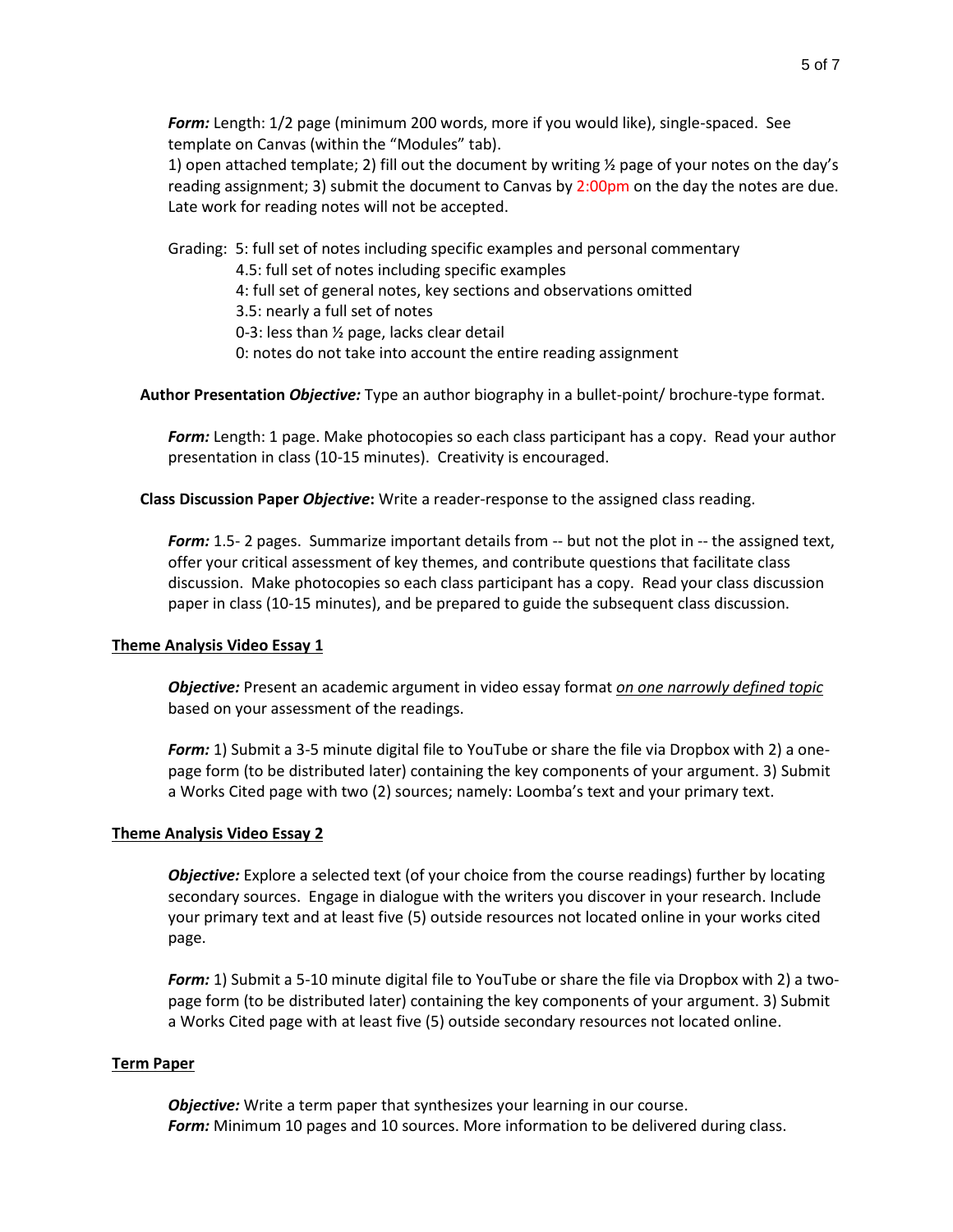### **Midterm and Final Examinations**

*Objective:* Use relevant examples from the lectures, readings, and films to respond to questions that take into account the content of the course.

*Form:* In-class, written, open-note/book examinations.

#### **Evaluation of Papers and Video Essays**

The following questions will be considered when papers are evaluated and graded. All questions may not be relevant to each assignment.

- Does the paper/essay respond to the various parts of the prompt?
- Does the paper/essay make an argument?
- Is the claim clear and plausible? Is it stated and contextualized effectively?
- Is there sufficient and relevant evidence to ground the claim?
- Does the paper effectively select and use material from the course readings to support and validate the analysis? Does it summarize, paraphrase, and quote effectively?
- Does the paper use all relevant details from the readings both to support the claim and to provide a context for the case being made? Does it ignore material that should be taken into account?
- Does the paper demonstrate an awareness of how the argument being proposed fits into the larger set of claims made about the topic in our course readings?
- Does the paper work through the complexities of the material (as opposed to oversimplifying or overgeneralizing)?
- Is the paper/essay well organized?
- Does it cite material from the sources using MLA documentation style?
- Are there sentence structure problems or grammatical errors that interfere with the meaning?

| Week          | Date  | <b>Schedule</b>                        | <b>Keyword</b>      | <b>Assignment Due</b> |
|---------------|-------|----------------------------------------|---------------------|-----------------------|
| 1             | 9/5   | R Heart of Darkness, 3-54              | Colonialism         |                       |
|               | 9/10  | T Heart of Darkness, 54-77             |                     | $AP^*$ :              |
| $\mathcal{P}$ |       | Colonialism/Postcolonialism, 19-50     | Postcolonialism     |                       |
|               | 9/12  | R Heart of Darkness, 307-325           |                     | $CDP^{**}$ :          |
| 3             | 9/17  | T Colonialism/Postcolonialism, 50-111  |                     |                       |
|               | 9/19  | R Heart of Darkness, Achebe, Said,     | Orientalism         |                       |
|               |       | Roberts, Miller                        |                     |                       |
| 4             | 9/24  | T The God of Small Things, 3-89        | Postmodernism       |                       |
|               | 9/26  | R The God of Small Things, 90-147      |                     | AP:                   |
| 5             | 10/1  | T The God of Small Things, 148-253     | Class               | CDP:                  |
|               | 10/3  | R The God of Small Things, 254-321     |                     |                       |
| 6             | 10/8  | T Orphan of Asia, 1-154                | Decolonialism       | AP:                   |
|               | 10/10 | R Black Girl (dir. Sembene, 1966)      |                     |                       |
|               | 10/15 | T Buddha Bless America (dir. Wu, 1996) | <b>Film Studies</b> |                       |
|               | 10/17 | R Buddha Bless America (dir. Wu, 1996) |                     | R: Video Essay 1      |

# **Course Schedule**

*Subject to Change*